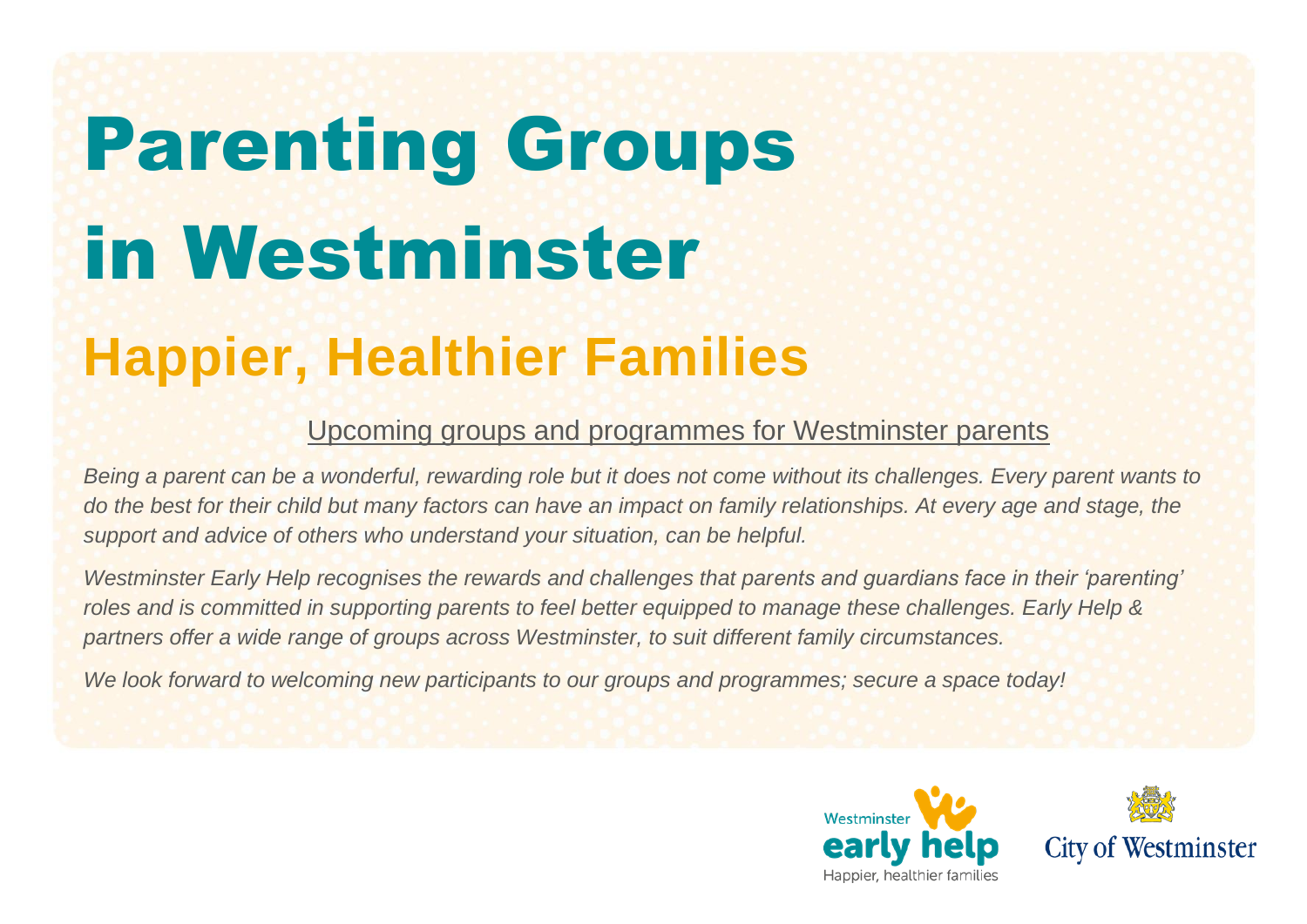#### Circle of Security

*Circle of Security parenting groups are designed to give parents 'a map' for understanding and responding to their child's emotional needs. Research shows that parents, who are able do this in a loving and consistent way, give their children an amazing chance in life.*

*Circle of Security for parents with children under 0-10yrs.* 

#### *Circle of Security Group for parents of Teens (11+)*

| <b>DATES</b>                                                                                                                                                 | <b>VENUE</b>                                                                                                                                                                                           | <b>WEEKS</b> | <b>ADDITIONAL INFO</b>                                 | <b>CONTACT</b>                                                 |
|--------------------------------------------------------------------------------------------------------------------------------------------------------------|--------------------------------------------------------------------------------------------------------------------------------------------------------------------------------------------------------|--------------|--------------------------------------------------------|----------------------------------------------------------------|
| <b>Tuesdays</b><br>January - March 2020<br>$10.00am - 12.00pm$                                                                                               | Westminster<br><b>Children's Services</b><br>4 Frampton Street<br><b>NW8 8LF</b>                                                                                                                       | 8 Weeks      | Free group for parents with children 0-<br>10yrs       | <b>Shofa Miah</b><br>0207 641-3010<br>smiah@westminster.gov.uk |
| Wednesdays<br>25 <sup>th</sup> September - 27 <sup>th</sup><br>November 2019<br>10:00am-12:00pm<br><b>Tuesdays</b><br>May - July 2020<br>$10.00am - 12.00pm$ | <b>The Cardinal Humes</b><br><b>Centre</b><br><b>7 Arneway Street</b><br><b>Horseferry Road</b><br><b>SW1P 2BG</b><br>Westminster<br><b>Children's Services</b><br>4 Frampton Street<br><b>NW8 8LF</b> | 8 Weeks      | Free groups for parents with children 0-8<br>years old | <b>Shofa Miah</b><br>0207 641-3010<br>smiah@westminster.gov.uk |



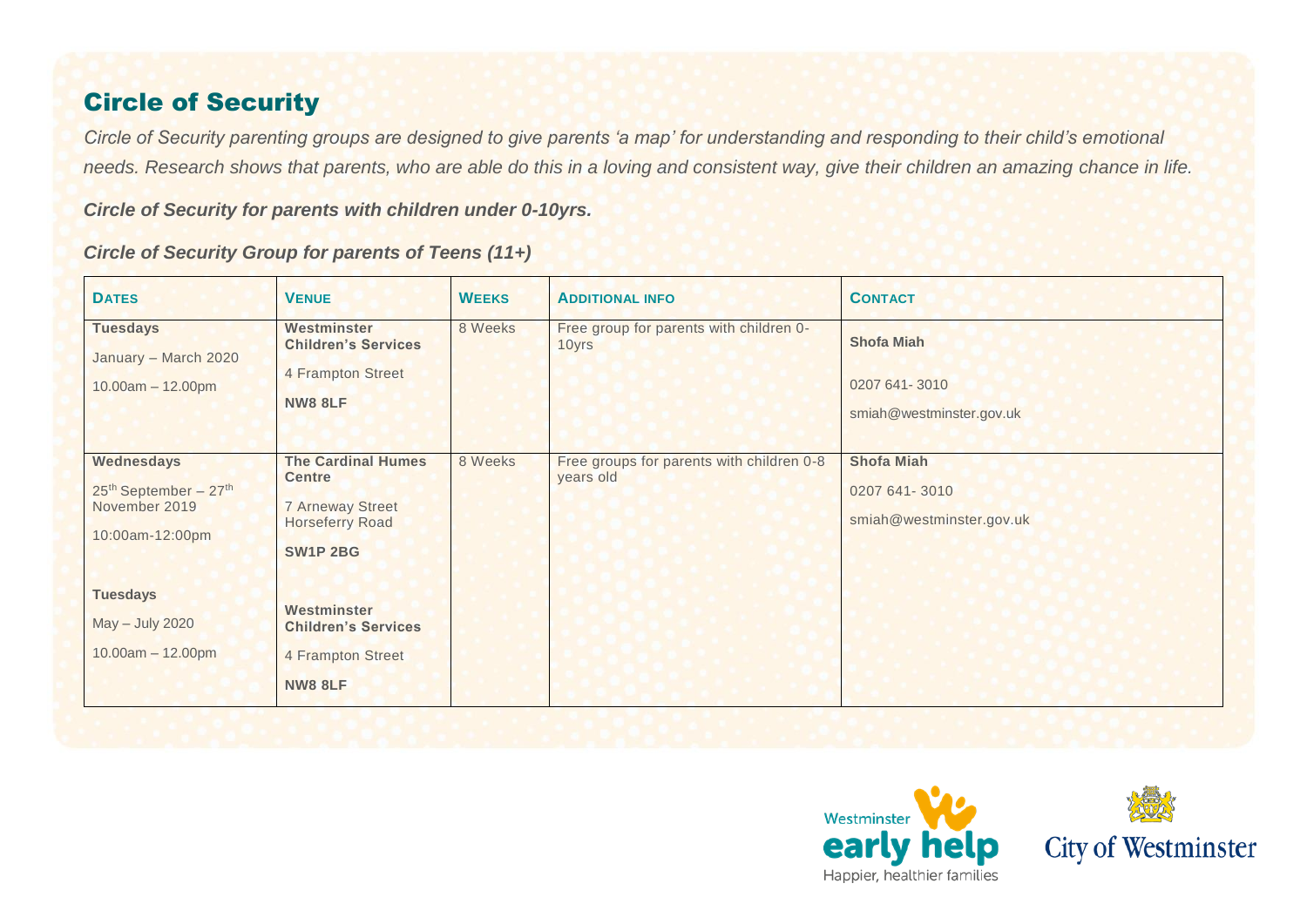| <b>Monday Mornings</b><br>30th September - 25 <sup>th</sup><br>November 2019<br>$10:15am - 11:45am$ | 255 Old Marylebone<br>Road,<br>London<br><b>NW1 5QT</b>                      | 8 weeks | Free parenting course for parents with<br>primary aged children and younger.<br>Suggested donation of £100 per person<br>There are limited creche spaces available<br>at £5 a session per child. | <b>Kate Logan</b><br>020 7258 5040<br>katie.logan@thecentrelondon.com |
|-----------------------------------------------------------------------------------------------------|------------------------------------------------------------------------------|---------|--------------------------------------------------------------------------------------------------------------------------------------------------------------------------------------------------|-----------------------------------------------------------------------|
| <b>Monday Evenings</b><br>$7th October - 2nd$<br>December 2019<br>$7:30 \text{pm} - 9:00 \text{pm}$ | <b>St Mary's Church,</b><br><b>Wyndham Place</b><br>London<br><b>W1H 1PP</b> | 8 weeks | Free parenting course for parents/careers<br>with teenagers and pre-teens.<br>Suggested donation of a £100 per person                                                                            | <b>Kate Logan</b><br>020 7258 5040<br>katie.logan@thecentrelondon.com |



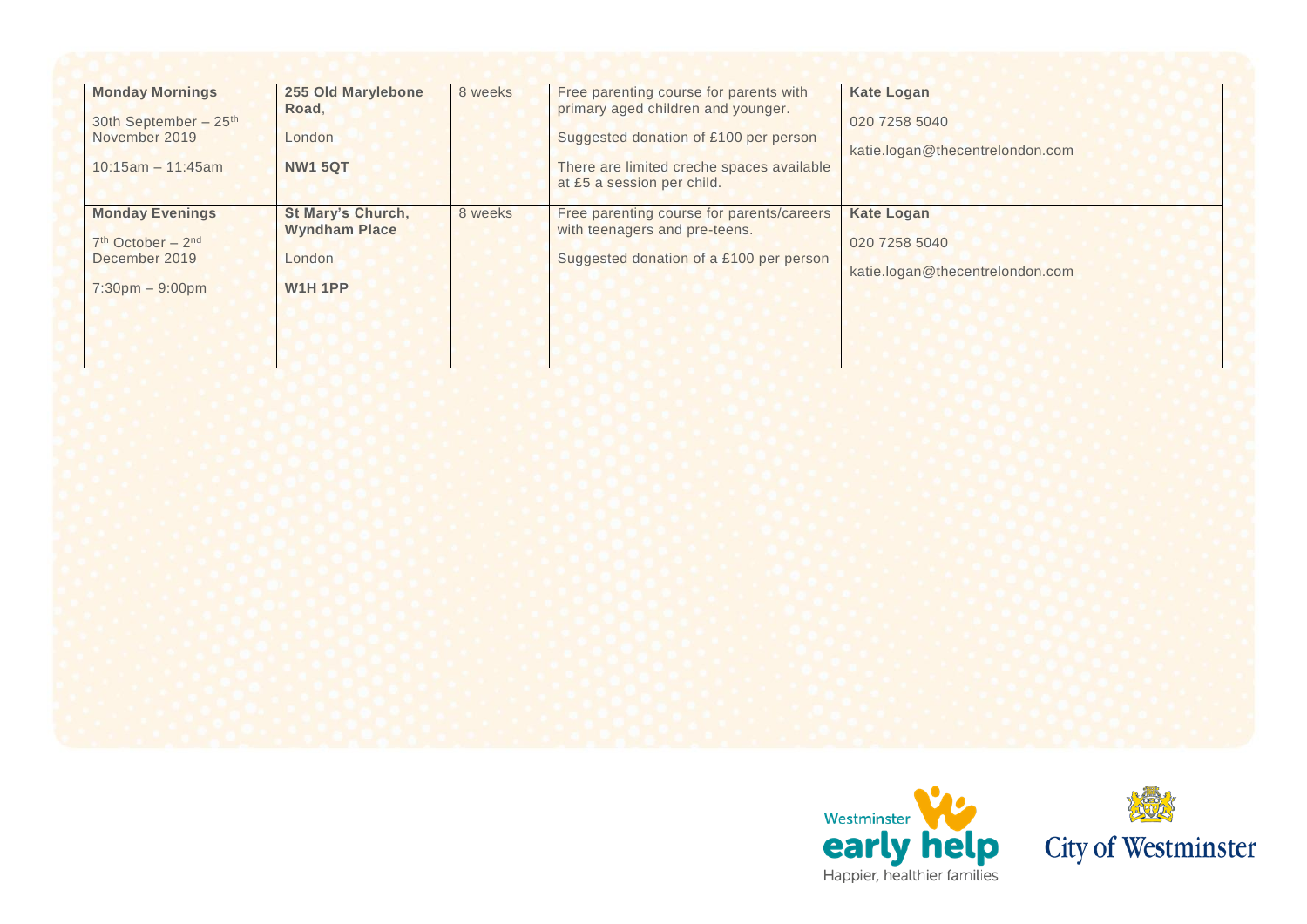### Triple P 0-12

*The Triple P – Positive Parenting Program ® is a parenting and family support system designed to prevent – as well as treat – behavioral and emotional problems in children 0-12.*

| <b>DATES</b>         | <b>VENUE</b>                  | <b>WEEKS</b> | <b>ADDITIONAL INFO</b>                    | <b>CONTACT</b>           |
|----------------------|-------------------------------|--------------|-------------------------------------------|--------------------------|
| <b>Tuesdays</b>      | <b>Westminster Children's</b> | 8 Weeks      | Free group aimed at parents with children | <b>Shofa Miah</b>        |
| January              | Service 4 Frampton            |              | aged 0-12                                 | 0207 641 - 3010          |
| 1pm-3pm              | <b>Street</b>                 |              | No Crèche available                       | smiah@westminster.gov.uk |
|                      | <b>NW8 8LF</b>                |              |                                           |                          |
| Wednesdays           |                               | 8 weeks      |                                           |                          |
|                      | <b>Queen's Park</b>           |              |                                           |                          |
| January - March 2020 | <b>Children's Centre</b>      |              |                                           |                          |
| $1.00pm - 3.00pm$    | 88 Bravington Road            |              |                                           |                          |
|                      | London                        |              |                                           |                          |
|                      | <b>W9 3AL</b>                 |              |                                           |                          |
|                      |                               |              |                                           |                          |
|                      |                               |              |                                           |                          |
|                      |                               |              |                                           |                          |



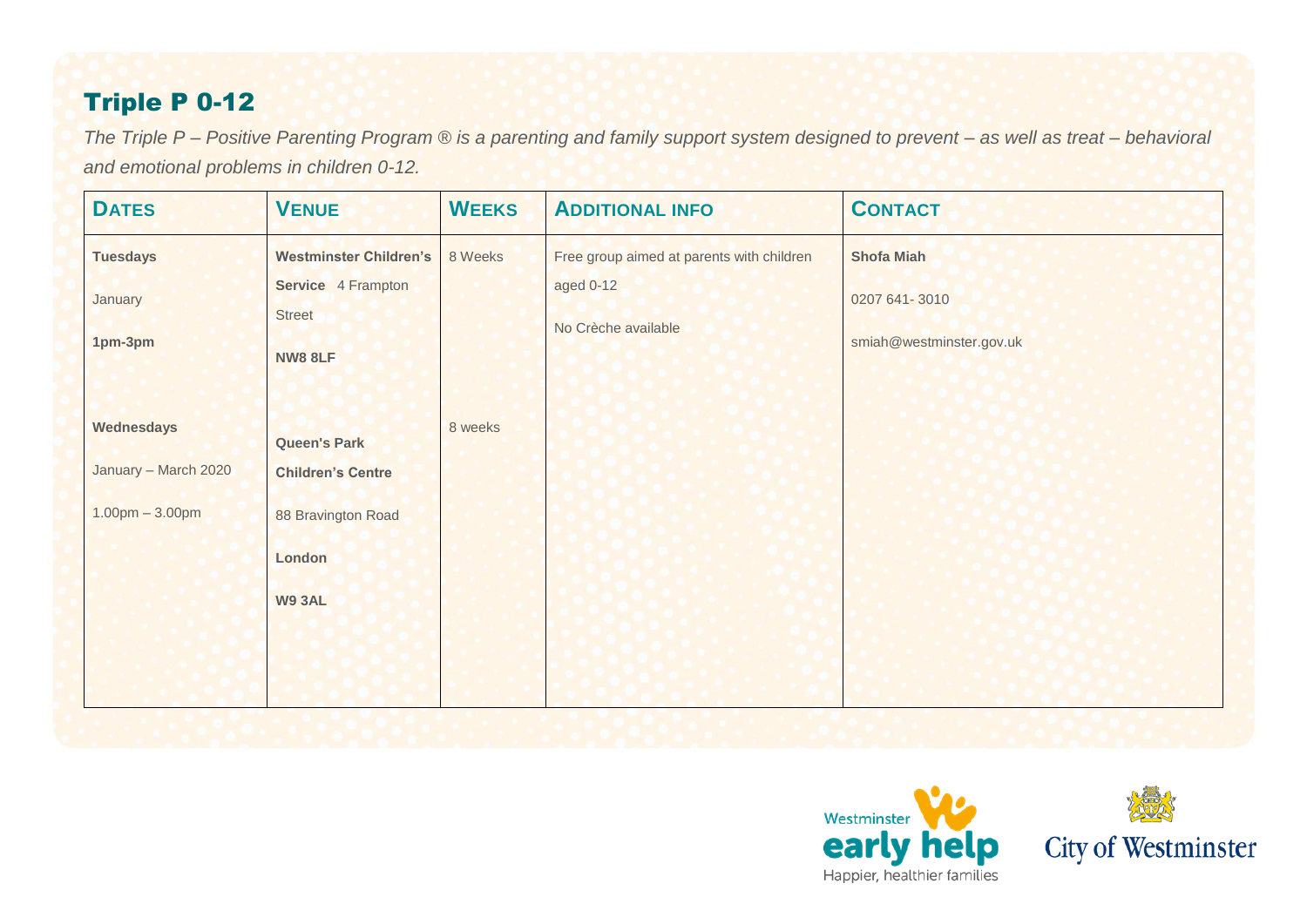| <b>Thursday</b>   | <b>Bessborough Family</b> | 8 weeks | Free group aimed at parents with children | <b>Shofa Miah</b>        |
|-------------------|---------------------------|---------|-------------------------------------------|--------------------------|
| May - July 2020   | <b>Hub</b>                |         | aged 0-12                                 | 0207 641 - 3010          |
| $1.00pm - 3.00pm$ | <b>Bessborough Street</b> |         | No Crèche available                       | smiah@westminster.gov.uk |
|                   | London                    |         |                                           |                          |
|                   | <b>SW1V 2JD</b>           |         |                                           |                          |
|                   |                           |         |                                           |                          |

#### Triple P Teen

*The Triple P – Positive Parenting Program ® is a parenting and family support system designed to prevent – as well as treat – behavioral and emotional problems in teens*

| <b>Dates</b>        | <b>Venue</b>           | <b>Weeks</b> | <b>Additional info</b>                 | <b>Contact</b>           |
|---------------------|------------------------|--------------|----------------------------------------|--------------------------|
| <b>Tuesdays</b>     | Westminster Children's | 8 Weeks      | Free group aimed at parents with teens | <b>Shofa Miah</b>        |
| 17th September 2019 | <b>Service</b>         |              | No Crèche available                    | 0207 641 - 3010          |
| 1:00pm-3:00pm       | 4 Frampton Street      |              |                                        | smiah@westminster.gov.uk |
|                     | <b>NW8 8LF</b>         |              |                                        |                          |



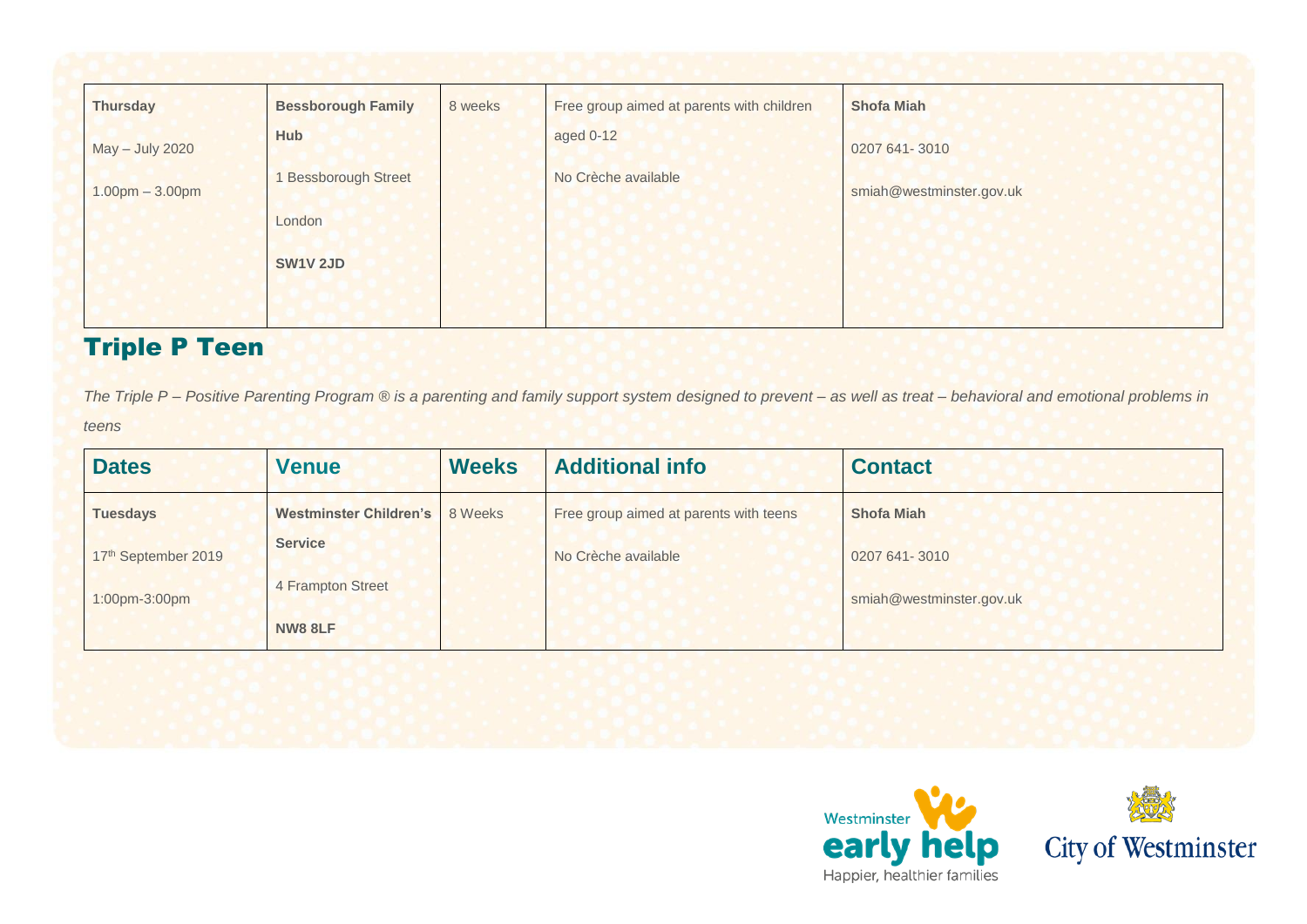#### Stepping stones

*The Triple P – Positive Parenting Program ® is a parenting and family support system designed to prevent – as well as treat – behavioral and emotional problems in children with special educational needs or disabilities.* 

| <b>Dates</b>                                                 | <b>Venue</b>                                                                                 | <b>Weeks</b> | <b>Additional info</b>                                                                              | <b>Contact</b>                                                 |
|--------------------------------------------------------------|----------------------------------------------------------------------------------------------|--------------|-----------------------------------------------------------------------------------------------------|----------------------------------------------------------------|
| <b>Thursday</b><br>January - March 2020<br>$1.00pm - 3.00pm$ | <b>Bessborough Family</b><br><b>Hub</b><br>1 Bessborough Street<br>London<br><b>SW1V 2JD</b> | 10 weeks     | A parenting programme to support parents<br>for children with SEND/additional needs with<br>creche. | <b>Shofa Miah</b><br>0207 641-3010<br>smiah@westminster.gov.uk |
| <b>Monday</b><br>May - July 2020<br>$10.00am - 12.00pm$      | <b>St Vincent's Family</b><br>Project,<br><b>Methodist Central Hall</b><br>SW1H 9NH          | 10 weeks     |                                                                                                     |                                                                |



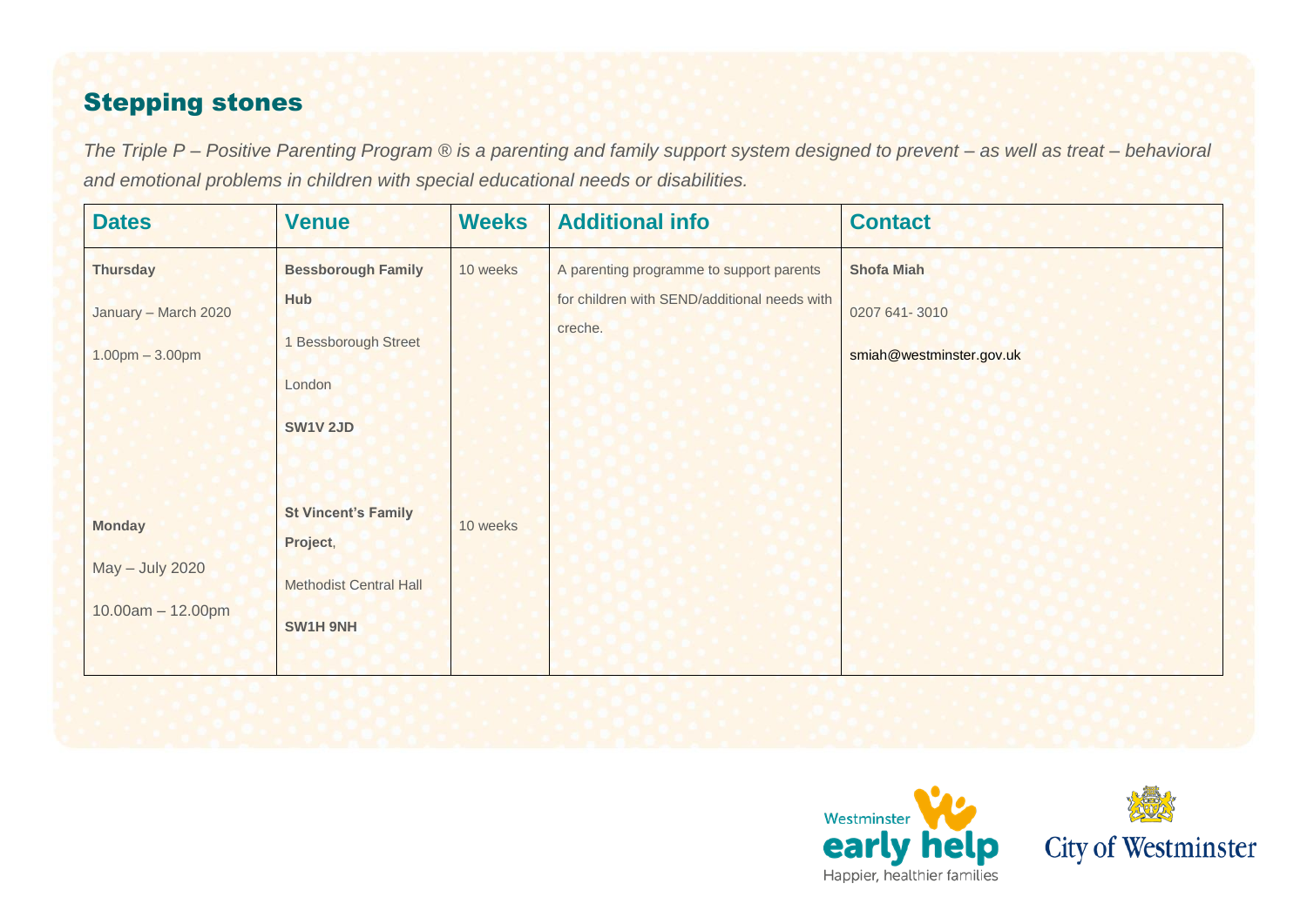#### NVR Parenting Groups

*NVR is a programme for parents and carers with children aged 10 to 19 who present with challenging, destructive or violent behaviours. The course focusses on relationship building rather than behaviour modification "connection before correction" and supports parents to feel more empowered and confident in their parenting role.* 

| <b>DATES</b>                                                | <b>VENUE</b>                                                                                         | <b>WEEKS</b> | <b>ADDITIONAL INFO</b>                                                                                                                   | <b>CONTACT</b>           |
|-------------------------------------------------------------|------------------------------------------------------------------------------------------------------|--------------|------------------------------------------------------------------------------------------------------------------------------------------|--------------------------|
| <b>Thursdays</b>                                            | <b>Bessborough</b><br><b>Family Hub</b>                                                              | 12 weeks     | Parents attended the groups are invited to<br>remain involved after the course finishes and<br>become graduate parents who support other | <b>Shofa Miah</b>        |
| 13 <sup>th</sup> September - 12 <sup>th</sup>               | 1 Bessborough<br><b>Street</b>                                                                       |              | parents and groups.<br>No Crèche available.                                                                                              | 0207 641 - 3010          |
| December 2019                                               | London                                                                                               |              |                                                                                                                                          | smiah@westminster.gov.uk |
| 10:00am - 12:00pm                                           | <b>SW1V 2JD</b>                                                                                      |              |                                                                                                                                          |                          |
| <b>Mondays</b><br>January - March 2020<br>$1.00pm - 3.00pm$ | <b>St Vincent's</b><br><b>Family Project,</b><br>Methodist<br><b>Central Hall</b><br><b>SW1H 9NH</b> | 12 weeks     |                                                                                                                                          |                          |
| <b>Tuesdays</b>                                             | Westminster<br><b>Children's</b><br><b>Service</b>                                                   | 12 weeks     |                                                                                                                                          |                          |
| January - March                                             | 4 Frampton<br><b>Street</b>                                                                          |              |                                                                                                                                          |                          |
| $1.00pm - 3.00pm$                                           | <b>NW8 8LF</b>                                                                                       |              |                                                                                                                                          |                          |



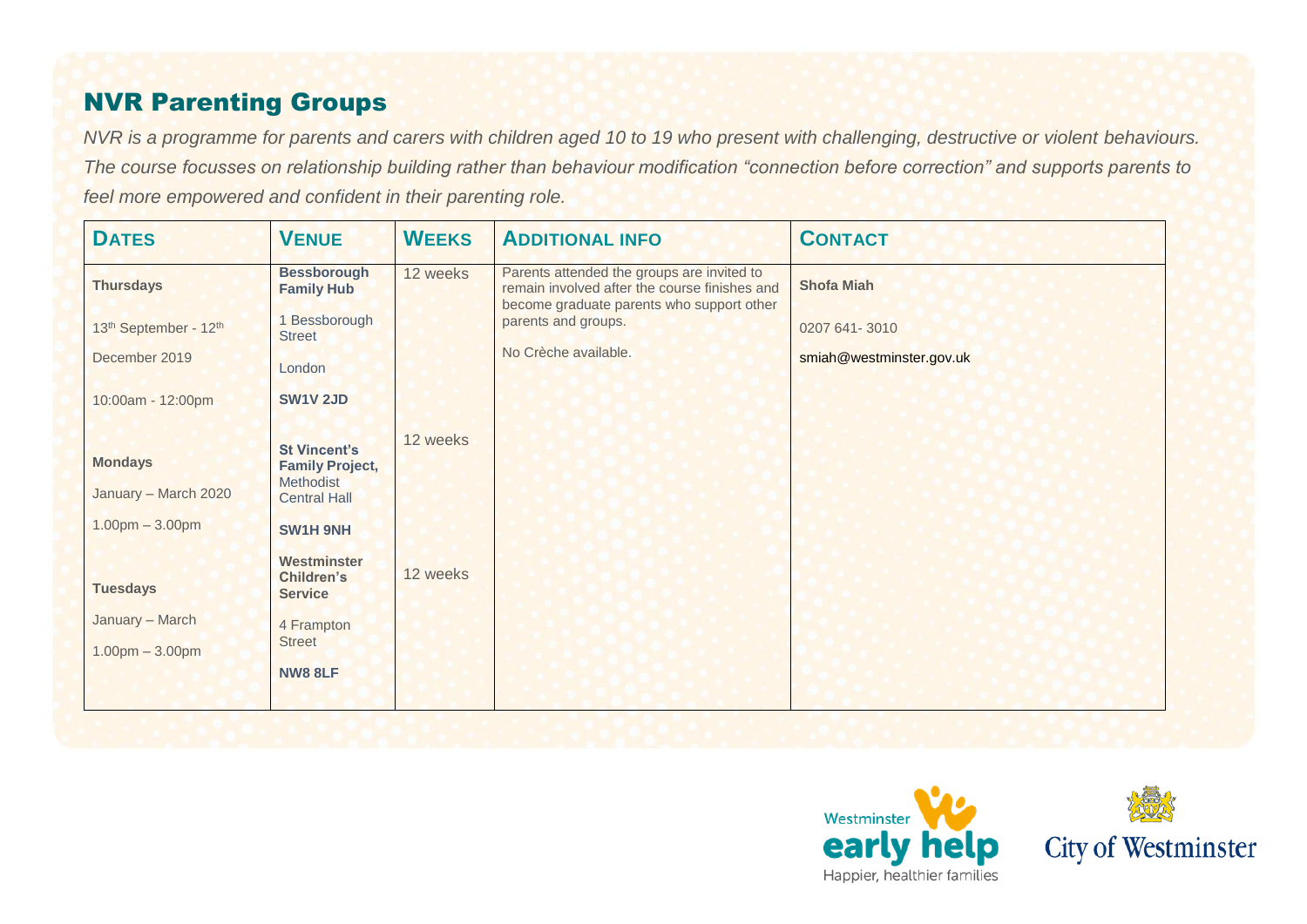| <b>Tuesdays</b>                      | Westminster<br><b>Children's</b><br><b>Service</b> | 12 weeks | Parents attended the groups are invited<br>to remain involved after the course<br>finishes and become graduate parents<br>who support other parents and groups. | <b>Shofa Miah</b><br>0207 641-3010<br>smiah@westminster.gov.uk |
|--------------------------------------|----------------------------------------------------|----------|-----------------------------------------------------------------------------------------------------------------------------------------------------------------|----------------------------------------------------------------|
| May - July 2020<br>$1.00pm - 3.00pm$ | 4 Frampton<br><b>Street</b><br><b>NW8 8LF</b>      |          | No Crèche available.                                                                                                                                            |                                                                |



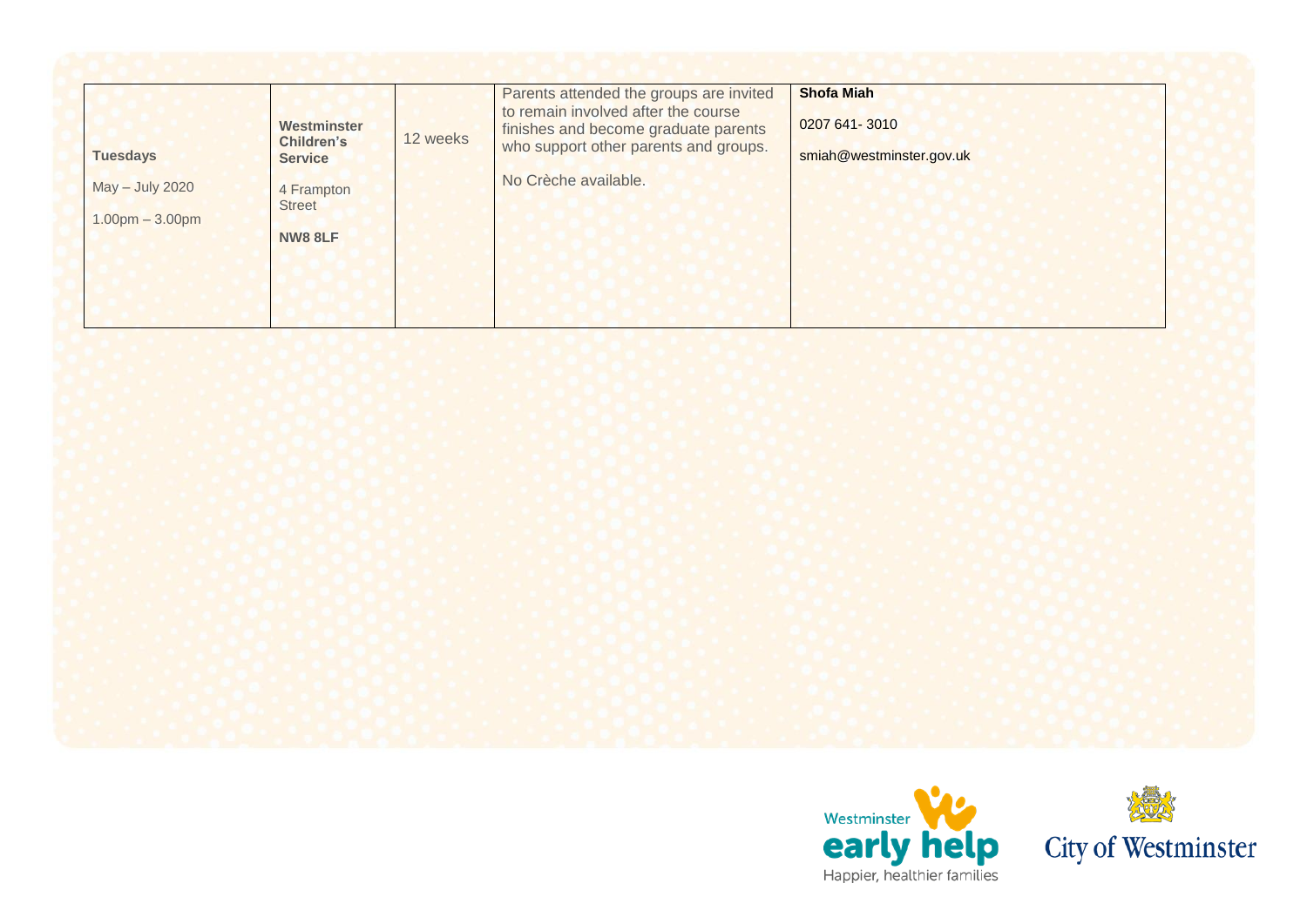### **SFSC**

Is a 13-week programme for parents/carers of children aged 0-18. It helps families increase parenting skills through developing a better understanding of child development and using positive discipline techniques. The programme hopes to increase parental confidence, achieve positive change in family relationships, decrease isolation and increase community involvement.

| <b>Dates</b>                        | <b>Venue</b>             | <b>Weeks</b> | <b>Additional info</b>                        | <b>Contact</b>        |
|-------------------------------------|--------------------------|--------------|-----------------------------------------------|-----------------------|
| Wednesdays                          | <b>Essendine Primary</b> | 13           | This programme is open to Westminster         | <b>Jade Briant</b>    |
| Programme starts on 3rd             | School,                  |              | parents/carers.                               | 07841903289           |
| March 2020 (runs every              | Essendine Rd, London     |              | Crèche and light refreshments are provided    | Jade@racefound.org.uk |
| Wednesday, term time only)          | <b>W9 2LR</b>            |              | (please register an interest with Jade to     |                       |
| 9.15am-12.30pm                      |                          |              | secure a Crèche spot                          |                       |
| Information session is on           |                          |              | Parents will receive a certificate and parent |                       |
| Wednesday 28 <sup>th</sup> February |                          |              | manual                                        |                       |
| at Essendine Primary                |                          |              |                                               |                       |
| School                              |                          |              |                                               |                       |
| One-hour session                    |                          |              |                                               |                       |
|                                     |                          |              |                                               |                       |
|                                     |                          |              |                                               |                       |



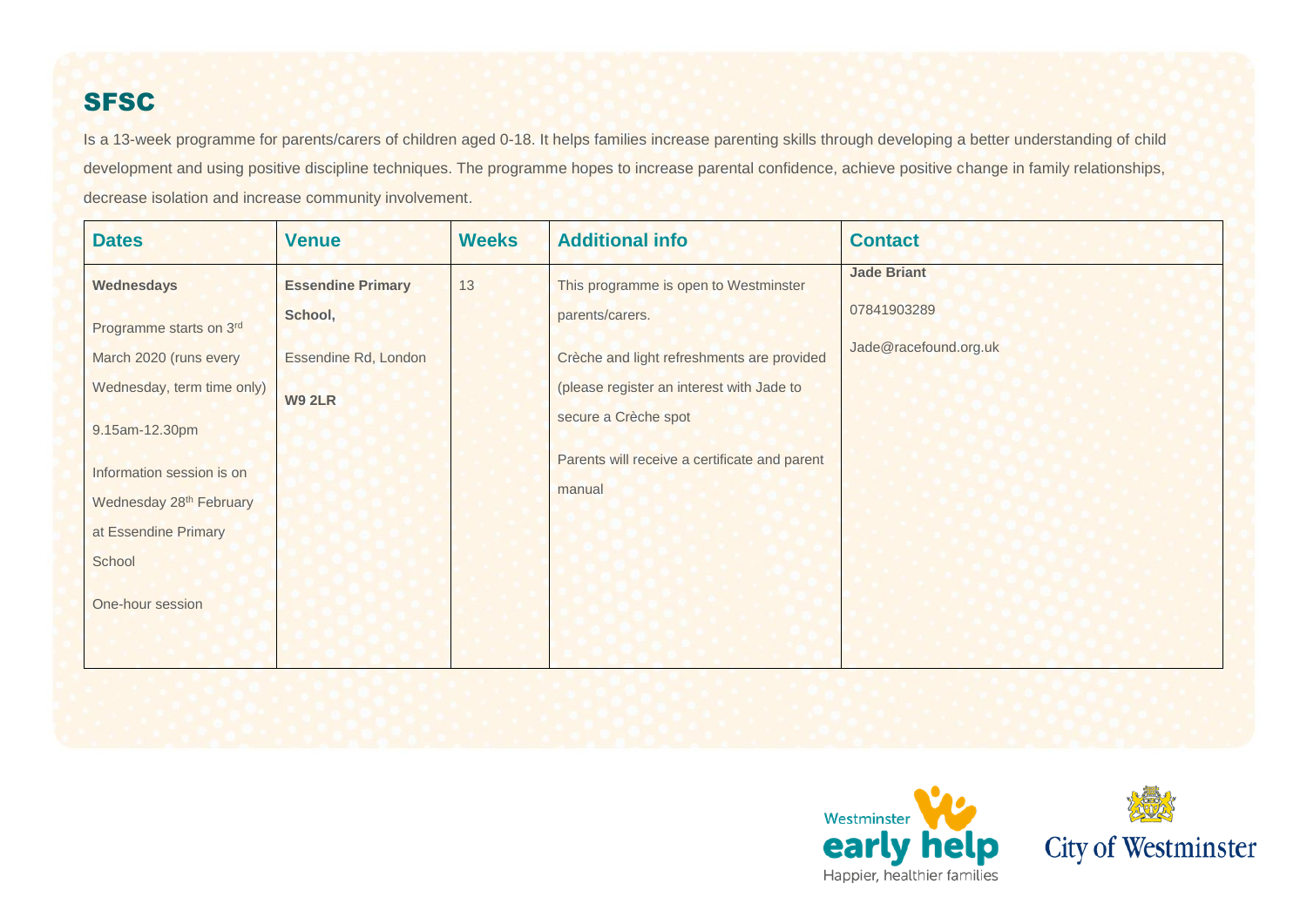| <b>Dates</b>                                                                                     | <b>Venues</b>                                  | Weeks    | <b>Additional Info</b>                                                                                                                                                                                                                                                                                             | Contact                                                                                       |
|--------------------------------------------------------------------------------------------------|------------------------------------------------|----------|--------------------------------------------------------------------------------------------------------------------------------------------------------------------------------------------------------------------------------------------------------------------------------------------------------------------|-----------------------------------------------------------------------------------------------|
| Wednesdays<br>30 <sup>th</sup> October 2019 - 5 <sup>th</sup><br>February 2020<br>10.00am-1.00pm | <b>Bessborough</b><br><b>Street, Pimlico</b>   | 13 weeks | This programme will be delivered in Somali and is open to<br>Westminster parents/carers.<br>Light refreshments are provided (please register an<br>interest with Jade.                                                                                                                                             | Contact: Jade 07841 903 289<br>Email: jade@racefound.org.uk<br>http://bit.do/SFSC-Westminster |
| <b>TBC</b>                                                                                       | <b>Church Street area,</b><br><b>venue TBC</b> | 13 weeks | Parents will receive a certificate and parent manual<br>The programme will be delivered in Arabic and is open to<br>Westminster parents/carers.<br>Light refreshments are provided. If you require childcare<br>please call Jade to discuss this further. Parents will<br>receive a certificate and parent manual. | Contact: Jade 07841 903 289<br>Email: jade@racefound.org.uk<br>http:/bit.do/SFSC-Westminster  |



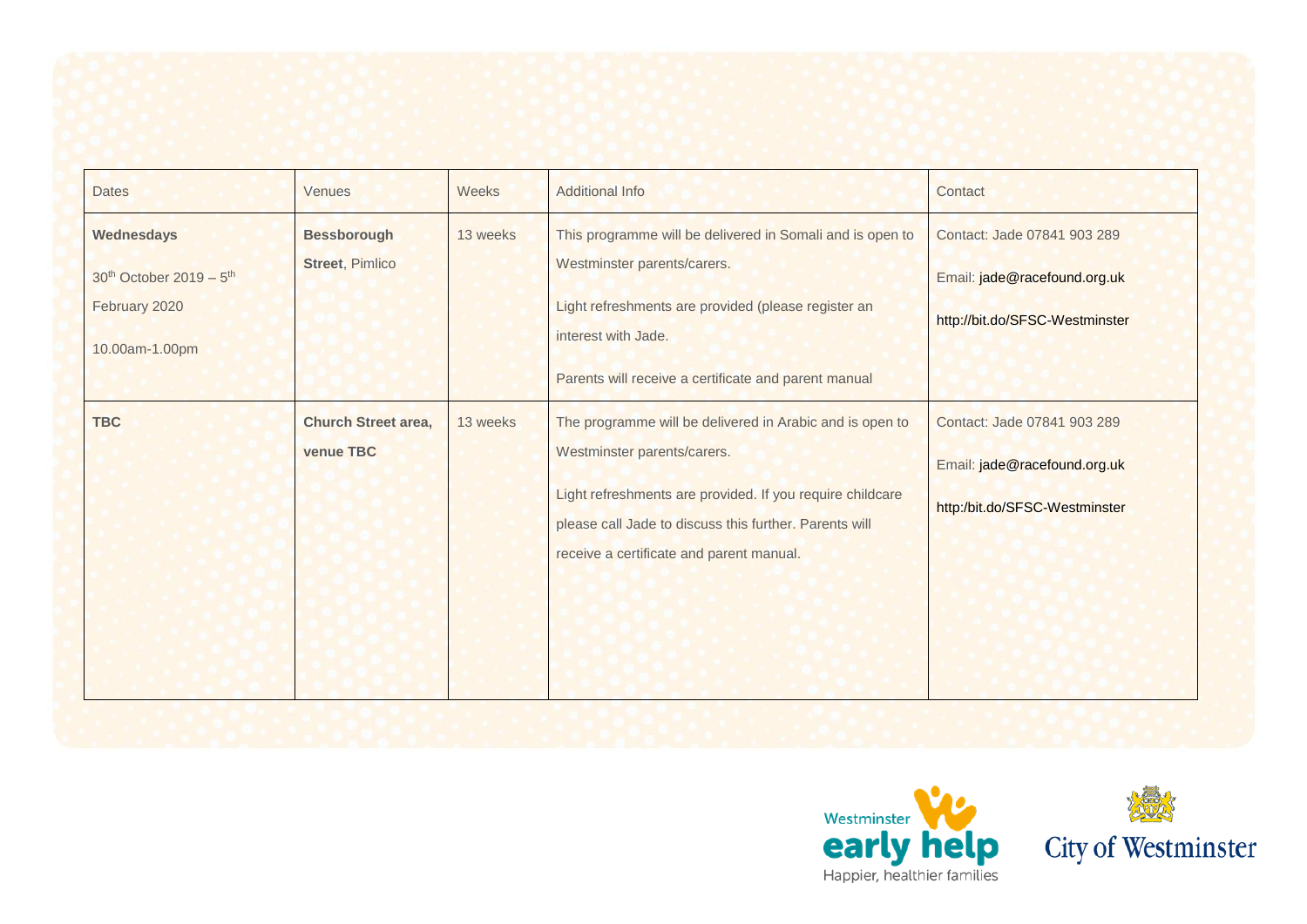#### Building Relationships for Stronger Families

This NEW programme offers parents support to suit their circumstances and address **conflict within their relationship**, as well **as strengthening their parenting skills** to bring up their children.

Support takes the form of **one-to-one or group sessions** delivered by experienced facilitators who are skilled in encouraging discussion around the modern struggles that parents and couples face.

**Courses are free and, where possible, support will be offered in your home or in your local community**.

Sessions range from individual, one-on-one, to group sessions between 6 to 12 parents depending on your particular needs. Crèche facilities are not routinely available but may be offered if there is enough demand.

**For information contact:** Anna Elliott, Referral Gateway Project Manager **020 7641 3523**

**Or email** [rpcreferrals@westminster.gov.uk](mailto:rpcreferrals@westminster.gov.uk)